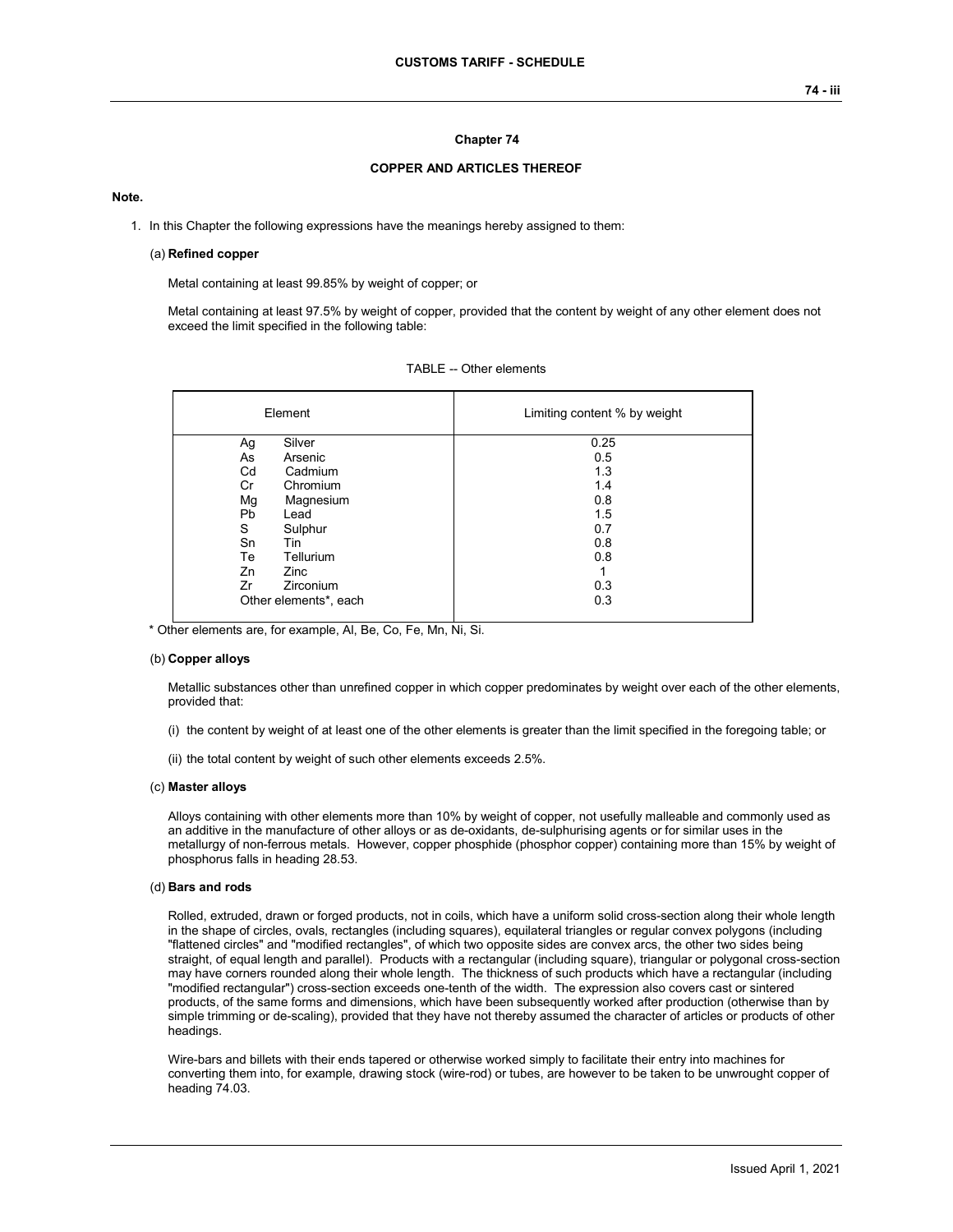### Rolled, extruded, drawn, forged or formed products, coiled or not, of a uniform cross-section along their whole length, which do not conform to any of the definitions of bars, rods, wire, plates, sheets, strip, foil, tubes or pipes. The expression also covers cast or sintered products, of the same forms, which have been subsequently worked after production (otherwise than by simple trimming or de-scaling), provided that they have not thereby assumed the character of articles or products of other headings.

# (f) **Wire**

(e) **Profiles**

Rolled, extruded or drawn products, in coils, which have a uniform solid cross-section along their whole length in the shape of circles, ovals, rectangles (including squares), equilateral triangles or regular convex polygons (including "flattened circles" and "modified rectangles", of which two opposite sides are convex arcs, the other two sides being straight, of equal length and parallel). Products with a rectangular (including square), triangular or polygonal cross-section may have corners rounded along their whole length. The thickness of such products which have a rectangular (including "modified rectangular") cross-section exceeds one-tenth of the width.

#### (g) **Plates, sheets, strip and foil**

Flat-surfaced products (other than the unwrought products of heading 74.03), coiled or not, of solid rectangular (other than square) cross-section with or without rounded corners (including "modified rectangles" of which two opposite sides are convex arcs, the other two sides being straight, of equal length and parallel) of a uniform thickness, which are:

- of rectangular (including square) shape with a thickness not exceeding one-tenth of the width,
- of a shape other than rectangular or square, of any size, provided that they do not assume the character of articles or products of other headings.

Headings 74.09 and 74.10 apply, *inter alia*, to plates, sheets, strip and foil with patterns (for example, grooves, ribs, chequers, tears, buttons, lozenges) and to such products which have been perforated, corrugated, polished or coated, provided that they do not thereby assume the character of articles or products of other headings.

#### (h) **Tubes and pipes**

Hollow products, coiled or not, which have a uniform cross-section with only one enclosed void along their whole length in the shape of circles, ovals, rectangles (including squares), equilateral triangles or regular convex polygons, and which have a uniform wall thickness. Products with a rectangular (including square), equilateral triangular or regular convex polygonal cross-section, which may have corners rounded along their whole length, are also to be taken to be tubes and pipes provided the inner and outer cross-sections are concentric and have the same form and orientation. Tubes and pipes of the foregoing cross-sections may be polished, coated, bent, threaded, drilled, waisted, expanded, cone-shaped or fitted with flanges, collars or rings.

#### **Subheading Note**.

1. In this Chapter the following expressions have the meanings hereby assigned to them:

#### (a) **Copper-zinc base alloys (brasses)**

Alloys of copper and zinc, with or without other elements. When other elements are present:

- zinc predominates by weight over each of such other elements;
- any nickel content by weight is less than 5% (see copper-nickel-zinc alloys (nickel silvers); and
- any tin content by weight is less than 3% (see copper-tin alloys (bronzes).

#### (b) **Copper-tin base alloys (bronzes)**

Alloys of copper and tin, with or without other elements. When other elements are present, tin predominates by weight over each of such other elements, except that when the tin content is 3% or more the zinc content by weight may exceed that of tin but must be less than 10%.

#### (c) **Copper-nickel-zinc base alloys (nickel silvers)**

Alloys of copper, nickel and zinc, with or without other elements. The nickel content is 5% or more by weight (see copper-zinc alloys (brasses)).

# **74 - ii**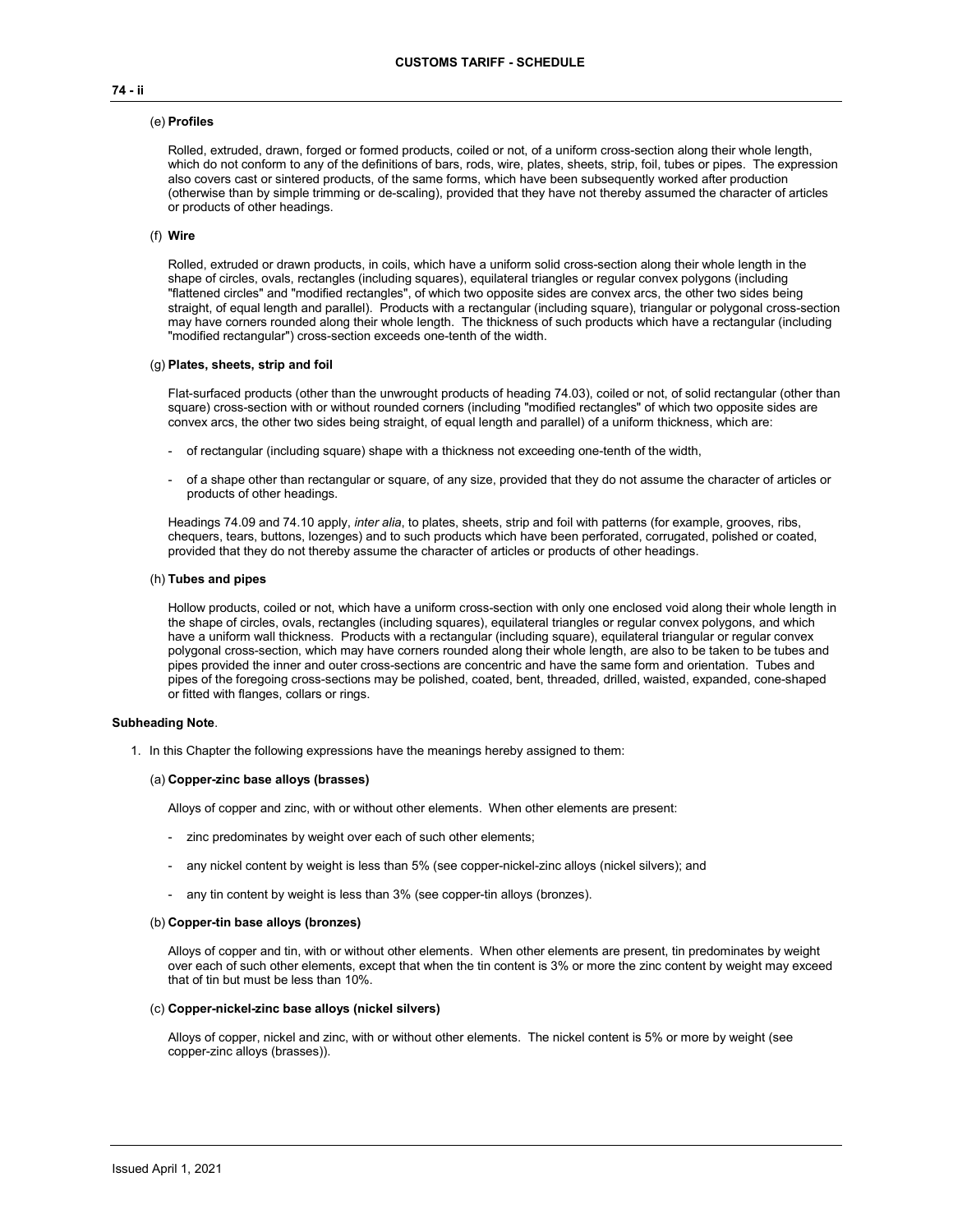Alloys of copper and nickel, with or without other elements but in any case containing by weight not more than 1% of zinc. When other elements are present, nickel predominates by weight over each of such other element.

# **Supplementary Note.**

1. In this Chapter the expression "unworked", when referring to bars, rods and profiles, means products which have not been subsequently worked after production (for example, not machined, drilled, punched, twisted or crimped).

**Statistical Note**. (NB This note does not form part of the *Customs Tariff* legislation.)

1. For the statistical purposes of subheading 7401.00, the unit of measure (kilogram) refers to the copper content of the matte and shall be the assay quantity without deductions.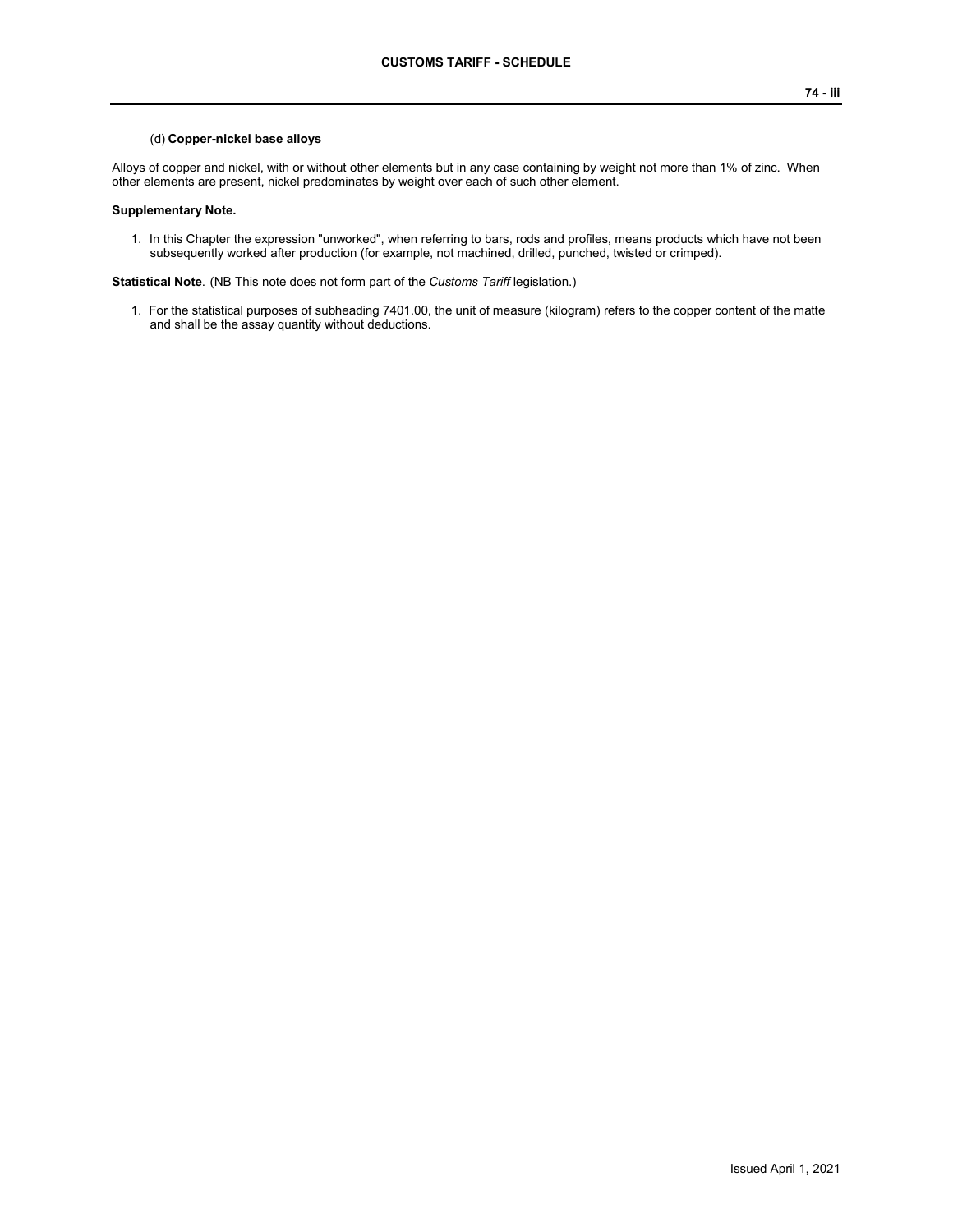# **CUSTOMS TARIFF - SCHEDULE**

| <b>Tariff</b><br><b>SS</b><br>Item | <b>Description of Goods</b>                                              | Unit of<br>Meas. | <b>MFN</b><br>Tariff | <b>Applicable</b><br><b>Preferential Tariffs</b>                                                                               |
|------------------------------------|--------------------------------------------------------------------------|------------------|----------------------|--------------------------------------------------------------------------------------------------------------------------------|
|                                    | 7401.00.00 00 Copper mattes; cement copper (precipitated copper).        | KGM              | Free                 | CCCT, LDCT, GPT,<br>UST, MXT, CIAT, CT,<br>CRT, IT, NT, SLT, PT,<br>COLT, JT, PAT, HNT,<br>KRT, CEUT, UAT,<br>CPTPT, UKT: Free |
|                                    | 7402.00.00 00 Unrefined copper; copper anodes for electrolytic refining. | KGM              | Free                 | CCCT, LDCT, GPT,<br>UST, MXT, CIAT, CT,<br>CRT, IT, NT, SLT, PT,<br>COLT, JT, PAT, HNT,<br>KRT, CEUT, UAT,<br>CPTPT, UKT: Free |
| 74.03                              | Refined copper and copper alloys, unwrought.                             |                  |                      |                                                                                                                                |
|                                    | -Refined copper:                                                         |                  |                      |                                                                                                                                |
|                                    | 7403.11.00 00 - - Cathodes and sections of cathodes                      | <b>KGM</b>       | Free                 | CCCT, LDCT, GPT,<br>UST, MXT, CIAT, CT,<br>CRT, IT, NT, SLT, PT,<br>COLT, JT, PAT, HNT,<br>KRT, CEUT, UAT,<br>CPTPT, UKT: Free |
|                                    | 7403.12.00 00 - - Wire-bars                                              | <b>KGM</b>       | Free                 | CCCT, LDCT, GPT,<br>UST, MXT, CIAT, CT,<br>CRT, IT, NT, SLT, PT,<br>COLT, JT, PAT, HNT,<br>KRT, CEUT, UAT,<br>CPTPT, UKT: Free |
| 7403.13.00 00 - - Billets          |                                                                          | <b>KGM</b>       | Free                 | CCCT, LDCT, GPT,<br>UST, MXT, CIAT, CT,<br>CRT, IT, NT, SLT, PT,<br>COLT, JT, PAT, HNT,<br>KRT, CEUT, UAT,<br>CPTPT, UKT: Free |
| 7403.19.00 00 - - Other            |                                                                          | KGM              | Free                 | CCCT, LDCT, GPT,<br>UST, MXT, CIAT, CT,<br>CRT, IT, NT, SLT, PT,<br>COLT, JT, PAT, HNT,<br>KRT, CEUT, UAT,<br>CPTPT, UKT: Free |
|                                    | -Copper alloys:                                                          |                  |                      |                                                                                                                                |
|                                    | 7403.21.00 00 - - Copper-zinc base alloys (brass)                        | KGM              | Free                 | CCCT, LDCT, GPT,<br>UST, MXT, CIAT, CT,<br>CRT, IT, NT, SLT, PT,<br>COLT, JT, PAT, HNT,<br>KRT, CEUT, UAT,<br>CPTPT, UKT: Free |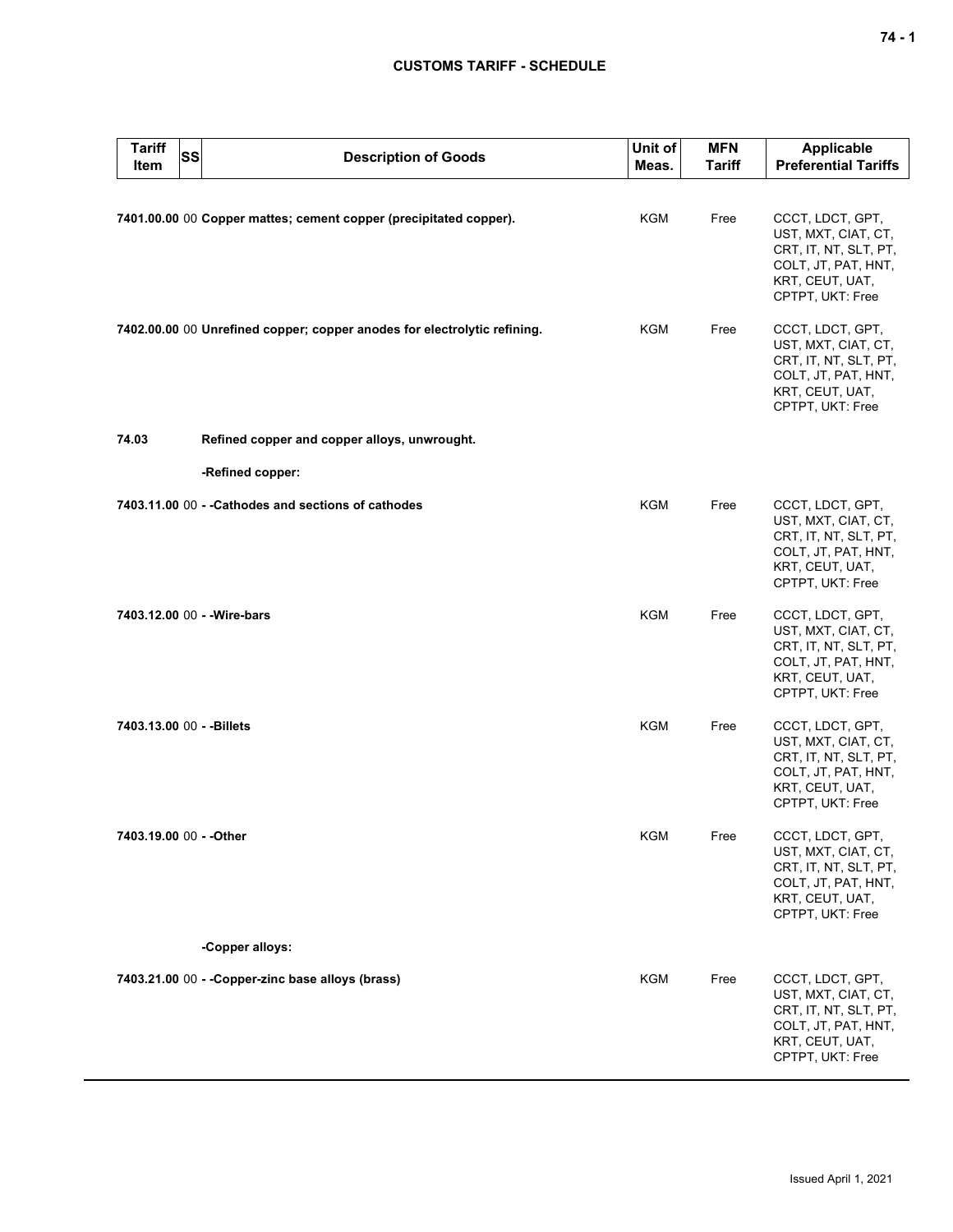| <b>Tariff</b><br><b>SS</b><br>Item | <b>Description of Goods</b>                                                                                     | Unit of<br>Meas.  | <b>MFN</b><br><b>Tariff</b> | <b>Applicable</b><br><b>Preferential Tariffs</b>                                                                               |
|------------------------------------|-----------------------------------------------------------------------------------------------------------------|-------------------|-----------------------------|--------------------------------------------------------------------------------------------------------------------------------|
|                                    | 7403.22.00 00 - - Copper-tin base alloys (bronze)                                                               | KGM               | Free                        | CCCT, LDCT, GPT,<br>UST, MXT, CIAT, CT,<br>CRT, IT, NT, SLT, PT,<br>COLT, JT, PAT, HNT,<br>KRT, CEUT, UAT,<br>CPTPT, UKT: Free |
|                                    | 7403.29.00 00 - - Other copper alloys (other than master alloys of heading 74.05)                               | KGM               | Free                        | CCCT, LDCT, GPT,<br>UST, MXT, CIAT, CT,<br>CRT, IT, NT, SLT, PT,<br>COLT, JT, PAT, HNT,<br>KRT, CEUT, UAT,<br>CPTPT, UKT: Free |
| 7404.00                            | Copper waste and scrap.                                                                                         |                   |                             |                                                                                                                                |
|                                    | 7404.00.10 00 - - - Spent anodes, not alloyed;<br>With a copper content of less than 94% by weight, not alloyed | <b>KGM</b>        | Free                        | CCCT, LDCT, GPT,<br>UST, MXT, CIAT, CT,<br>CRT, IT, NT, SLT, PT,<br>COLT, JT, PAT, HNT,<br>KRT, CEUT, UAT,<br>CPTPT, UKT: Free |
|                                    | 7404.00.20 00 - - - Copper-zinc base alloys (brass) with a copper content of less than 94% by<br>weight         | KGM               | Free                        | CCCT, LDCT, GPT,<br>UST, MXT, CIAT, CT,<br>CRT, IT, NT, SLT, PT,<br>COLT, JT, PAT, HNT,<br>KRT, CEUT, UAT,<br>CPTPT, UKT: Free |
|                                    | $--$ Other:                                                                                                     |                   |                             |                                                                                                                                |
|                                    | 7404.00.91 00 - - - - With a copper content of less than 94% by weight                                          | <b>KGM</b>        | Free                        | CCCT, LDCT, GPT,<br>UST, MXT, CIAT, CT,<br>CRT, IT, NT, SLT, PT,<br>COLT, JT, PAT, HNT,<br>KRT, CEUT, UAT,<br>CPTPT, UKT: Free |
| 7404.00.99                         | $--$ - Other                                                                                                    |                   | Free                        | CCCT, LDCT, GPT,<br>UST, MXT, CIAT, CT,<br>CRT, IT, NT, SLT, PT,<br>COLT, JT, PAT, HNT,<br>KRT, CEUT, UAT,<br>CPTPT, UKT: Free |
|                                    | - - - - - Other:                                                                                                | KGM               |                             |                                                                                                                                |
|                                    |                                                                                                                 | <b>KGM</b><br>KGM |                             |                                                                                                                                |
|                                    | 7405.00.00 00 Master alloys of copper.                                                                          | <b>KGM</b>        | Free                        | CCCT, LDCT, GPT,<br>UST, MXT, CIAT, CT,<br>CRT, IT, NT, SLT, PT,<br>COLT, JT, PAT, HNT,<br>KRT, CEUT, UAT,<br>CPTPT, UKT: Free |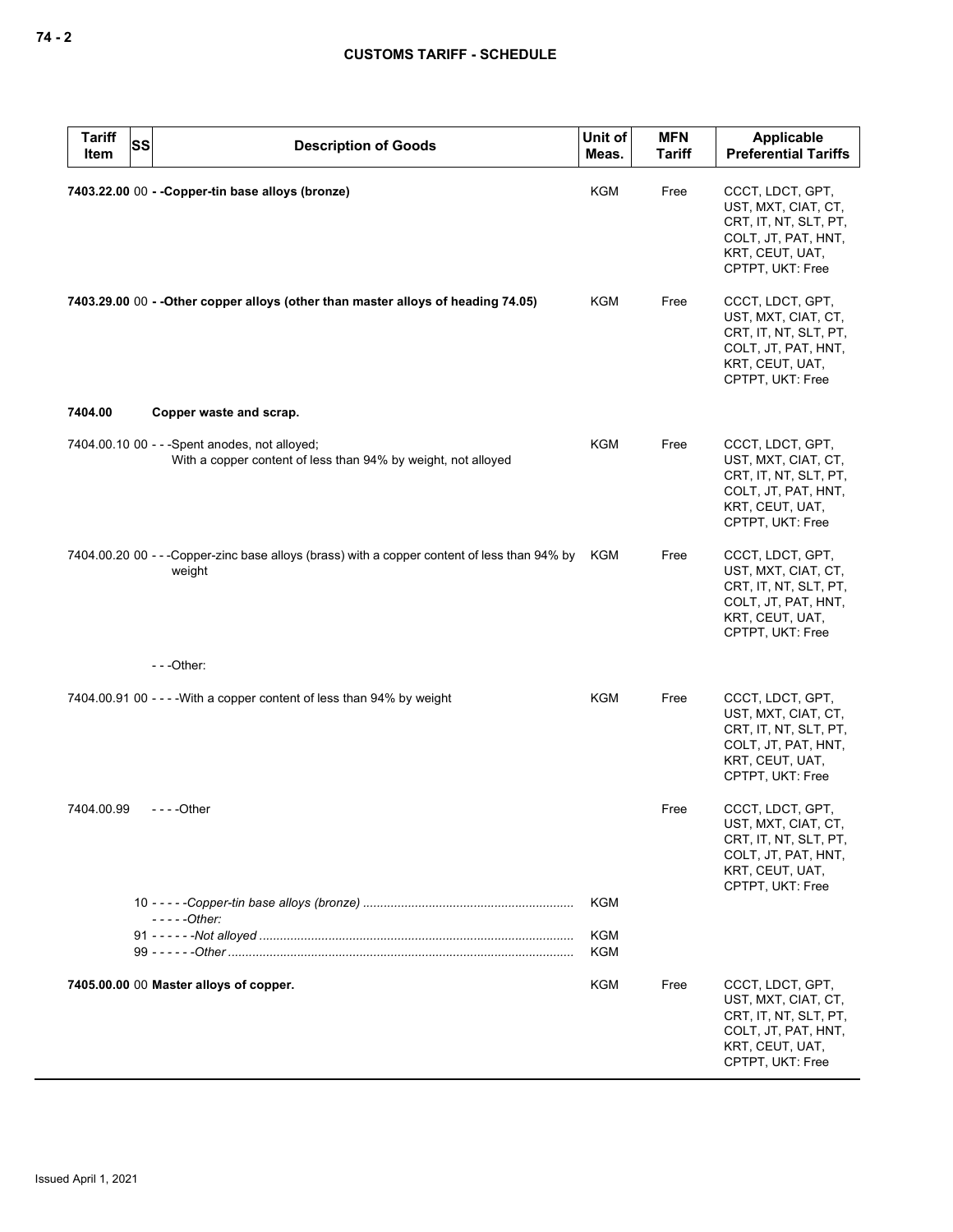| <b>Tariff</b><br>Item | SS | <b>Description of Goods</b>                                                      | Unit of<br>Meas. | <b>MFN</b><br><b>Tariff</b> | <b>Applicable</b><br><b>Preferential Tariffs</b>                                                                               |
|-----------------------|----|----------------------------------------------------------------------------------|------------------|-----------------------------|--------------------------------------------------------------------------------------------------------------------------------|
| 74.06                 |    | Copper powders and flakes.                                                       |                  |                             |                                                                                                                                |
|                       |    | 7406.10.00 00 - Powders of non-lamellar structure                                | <b>KGM</b>       | Free                        | CCCT, LDCT, GPT,<br>UST, MXT, CIAT, CT,<br>CRT, IT, NT, SLT, PT,<br>COLT, JT, PAT, HNT,<br>KRT, CEUT, UAT,<br>CPTPT, UKT: Free |
|                       |    | 7406.20.00 00 -Powders of lamellar structure; flakes                             | KGM              | Free                        | CCCT, LDCT, GPT,<br>UST, MXT, CIAT, CT,<br>CRT, IT, NT, SLT, PT,<br>COLT, JT, PAT, HNT,<br>KRT, CEUT, UAT,<br>CPTPT, UKT: Free |
| 74.07                 |    | Copper bars, rods and profiles.                                                  |                  |                             |                                                                                                                                |
| 7407.10               |    | -Of refined copper                                                               |                  |                             |                                                                                                                                |
|                       |    | 7407.10.10 00 - - - Hollow profiles                                              | KGM              | Free                        | CCCT, LDCT, GPT,<br>UST, MXT, CIAT, CT,<br>CRT, IT, NT, SLT, PT,<br>COLT, JT, PAT, HNT,<br>KRT, CEUT, UAT,<br>CPTPT, UKT: Free |
| 7407.10.90            |    | ---Other                                                                         |                  | Free                        | CCCT, LDCT, GPT,<br>UST, MXT, CIAT, CT,<br>CRT, IT, NT, SLT, PT,<br>COLT, JT, PAT, HNT,<br>KRT, CEUT, UAT,<br>CPTPT, UKT: Free |
|                       |    | 10 - - - - - Bars and rods, of which the maximum cross-sectional dimension       | KGM              |                             |                                                                                                                                |
|                       |    |                                                                                  | KGM              |                             |                                                                                                                                |
|                       |    | -Of copper alloys:                                                               |                  |                             |                                                                                                                                |
| 7407.21               |    | - - Of copper-zinc base alloys (brass)                                           |                  |                             |                                                                                                                                |
|                       |    | 7407.21.20 00 - - - Hollow profiles                                              | KGM              | Free                        | CCCT, LDCT, GPT,<br>UST, MXT, CIAT, CT,<br>CRT, IT, NT, SLT, PT,<br>COLT, JT, PAT, HNT,<br>KRT, CEUT, UAT,<br>CPTPT, UKT: Free |
| 7407.21.90            |    | ---Other                                                                         |                  | Free                        | CCCT, LDCT, GPT,<br>UST, MXT, CIAT, CT,<br>CRT, IT, NT, SLT, PT,<br>COLT, JT, PAT, HNT,<br>KRT, CEUT, UAT,<br>CPTPT, UKT: Free |
|                       |    | 10 - - - - - Bars and rods, of a maximum cross-sectional dimension not exceeding | KGM              |                             |                                                                                                                                |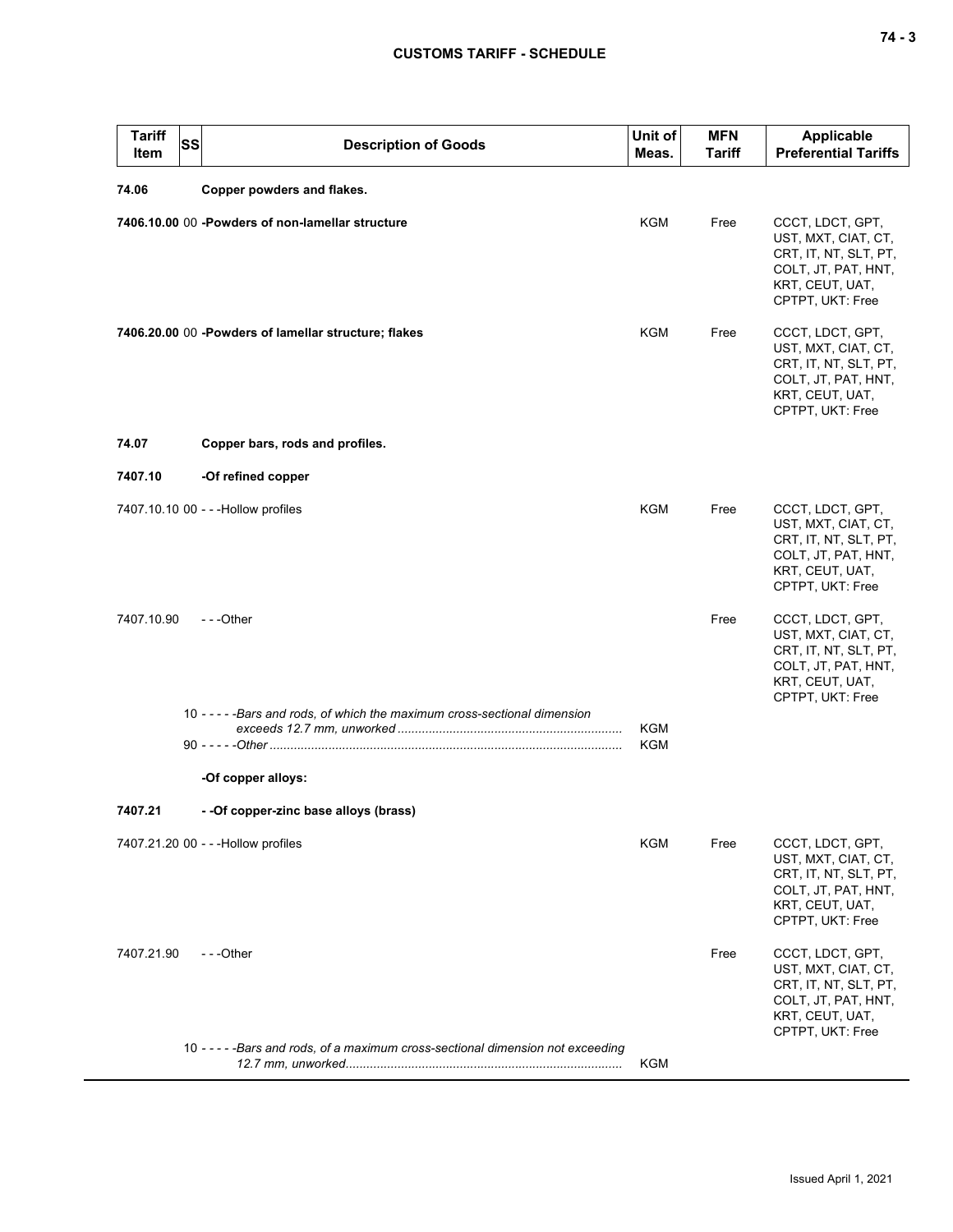| <b>Tariff</b><br>Item | SS | <b>Description of Goods</b>                                                 | Unit of<br>Meas.  | <b>MFN</b><br><b>Tariff</b> | Applicable<br><b>Preferential Tariffs</b>                                                                                      |
|-----------------------|----|-----------------------------------------------------------------------------|-------------------|-----------------------------|--------------------------------------------------------------------------------------------------------------------------------|
|                       |    | 20 - - - - - Bars and rods of a maximum cross-sectional dimension exceeding |                   |                             |                                                                                                                                |
|                       |    |                                                                             | KGM<br><b>KGM</b> |                             |                                                                                                                                |
|                       |    |                                                                             |                   |                             |                                                                                                                                |
| 7407.29.00            |    | --Other                                                                     |                   | Free                        | CCCT, LDCT, GPT,<br>UST, MXT, CIAT, CT,<br>CRT, IT, NT, SLT, PT,<br>COLT, JT, PAT, HNT,<br>KRT, CEUT, UAT,<br>CPTPT, UKT: Free |
|                       |    | 10 -----Bars and rods, of a maximum cross-sectional dimension exceeding     | KGM               |                             |                                                                                                                                |
|                       |    |                                                                             | <b>KGM</b>        |                             |                                                                                                                                |
|                       |    |                                                                             | <b>KGM</b>        |                             |                                                                                                                                |
|                       |    |                                                                             | <b>KGM</b>        |                             |                                                                                                                                |
| 74.08                 |    | Copper wire.                                                                |                   |                             |                                                                                                                                |
|                       |    | -Of refined copper:                                                         |                   |                             |                                                                                                                                |
| 7408.11               |    | - -Of which the maximum cross-sectional dimension exceeds 6 mm              |                   |                             |                                                                                                                                |
|                       |    | 7408.11.10 00 - - - Not exceeding 9.5 mm                                    | KGM               | Free                        | CCCT, LDCT, GPT,<br>UST, MXT, CIAT, CT,<br>CRT, IT, NT, SLT, PT,<br>COLT, JT, PAT, HNT,<br>KRT, CEUT, UAT,<br>CPTPT, UKT: Free |
|                       |    | 7408.11.20 00 - - - Exceeding 9.5 mm but not exceeding 12.7 mm              | KGM               | Free                        | CCCT, LDCT, GPT,<br>UST, MXT, CIAT, CT,<br>CRT, IT, NT, SLT, PT,<br>COLT, JT, PAT, HNT,<br>KRT, CEUT, UAT,<br>CPTPT, UKT: Free |
|                       |    | 7408.11.30 00 - - - Exceeding 12.7 mm                                       | KGM               | Free                        | CCCT, LDCT, GPT,<br>UST, MXT, CIAT, CT,<br>CRT, IT, NT, SLT, PT,<br>COLT, JT, PAT, HNT,<br>KRT, CEUT, UAT,<br>CPTPT, UKT: Free |
| 7408.19.00            |    | - -Other                                                                    |                   | Free                        | CCCT, LDCT, GPT,<br>UST, MXT, CIAT, CT,<br>CRT, IT, NT, SLT, PT,<br>COLT, JT, PAT, HNT,<br>KRT, CEUT, UAT,<br>CPTPT, UKT: Free |
|                       |    |                                                                             | KGM               |                             |                                                                                                                                |
|                       |    |                                                                             | KGM               |                             |                                                                                                                                |
|                       |    |                                                                             |                   |                             |                                                                                                                                |

**-Of copper alloys:**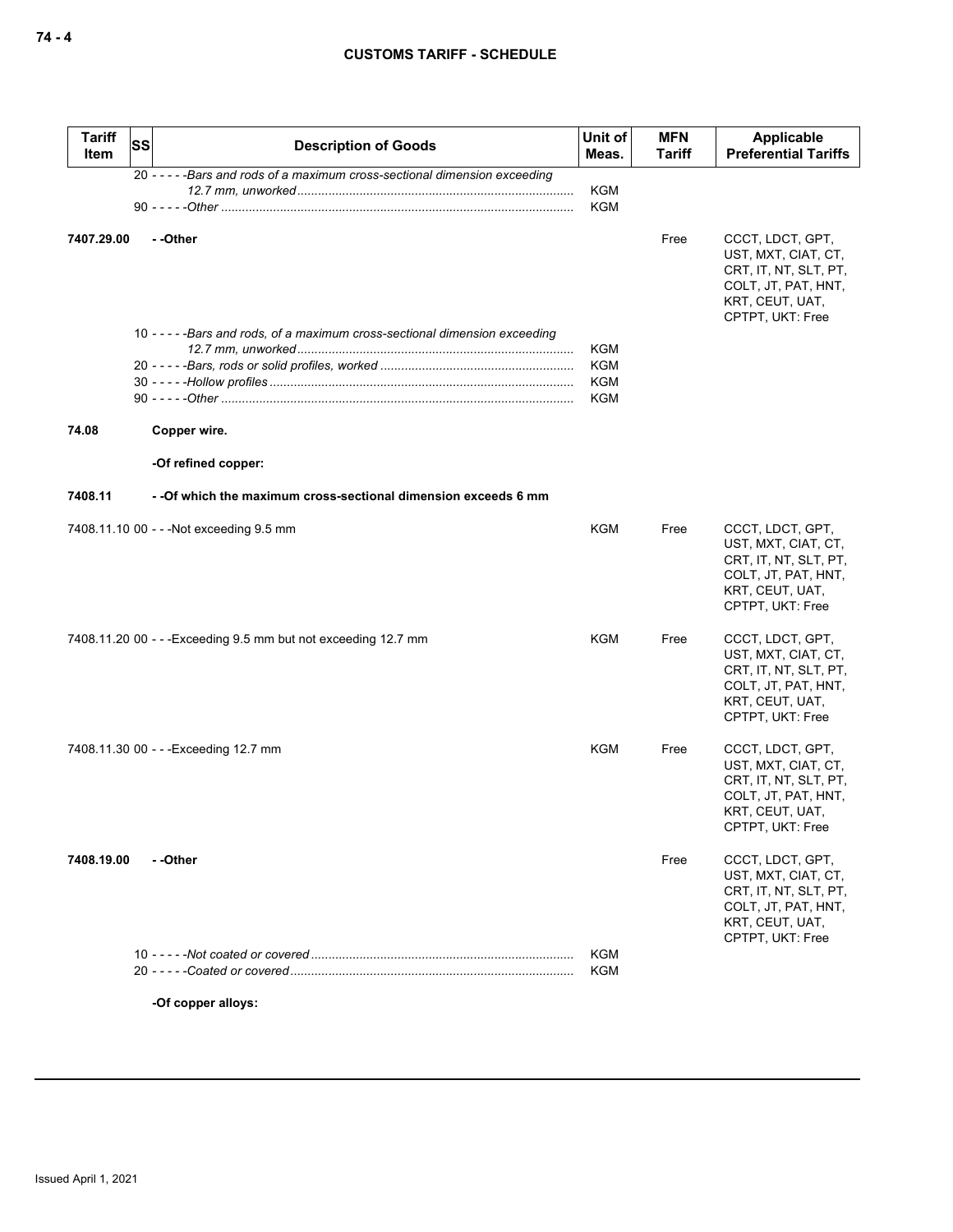| <b>Tariff</b>           | <b>SS</b><br><b>Description of Goods</b>                                                                          | Unit of                  | <b>MFN</b>    | <b>Applicable</b>                                                                                                              |
|-------------------------|-------------------------------------------------------------------------------------------------------------------|--------------------------|---------------|--------------------------------------------------------------------------------------------------------------------------------|
| Item                    |                                                                                                                   | Meas.                    | <b>Tariff</b> | <b>Preferential Tariffs</b>                                                                                                    |
|                         | 7408.21.00 00 - - Of copper-zinc base alloys (brass)                                                              | <b>KGM</b>               | Free          | CCCT, LDCT, GPT,<br>UST, MXT, CIAT, CT,<br>CRT, IT, NT, SLT, PT,<br>COLT, JT, PAT, HNT,<br>KRT, CEUT, UAT,<br>CPTPT, UKT: Free |
|                         | 7408.22.00 00 -- Of copper-nickel base alloys (cupro-nickel) or copper-nickel-zinc base<br>alloys (nickel silver) | KGM                      | Free          | CCCT, LDCT, GPT,<br>UST, MXT, CIAT, CT,<br>CRT, IT, NT, SLT, PT,<br>COLT, JT, PAT, HNT,<br>KRT, CEUT, UAT,<br>CPTPT, UKT: Free |
| 7408.29.00 00 - - Other |                                                                                                                   | <b>KGM</b>               | Free          | CCCT, LDCT, GPT,<br>UST, MXT, CIAT, CT,<br>CRT, IT, NT, SLT, PT,<br>COLT, JT, PAT, HNT,<br>KRT, CEUT, UAT,<br>CPTPT, UKT: Free |
| 74.09                   | Copper plates, sheets and strip, of a thickness exceeding 0.15 mm.                                                |                          |               |                                                                                                                                |
|                         | -Of refined copper:                                                                                               |                          |               |                                                                                                                                |
|                         | 7409.11.00 00 - - In coils                                                                                        | KGM                      | Free          | CCCT, LDCT, GPT,<br>UST, MXT, CIAT, CT,<br>CRT, IT, NT, SLT, PT,<br>COLT, JT, PAT, HNT,<br>KRT, CEUT, UAT,<br>CPTPT, UKT: Free |
| 7409.19.00 00 - - Other |                                                                                                                   | <b>KGM</b>               | Free          | CCCT, LDCT, GPT,<br>UST, MXT, CIAT, CT,<br>CRT, IT, NT, SLT, PT,<br>COLT, JT, PAT, HNT,<br>KRT, CEUT, UAT,<br>CPTPT, UKT: Free |
|                         | -Of copper-zinc base alloys (brass):                                                                              |                          |               |                                                                                                                                |
| 7409.21.00              | - -In coils                                                                                                       |                          | Free          | CCCT, LDCT, GPT,<br>UST, MXT, CIAT, CT,<br>CRT, IT, NT, SLT, PT,<br>COLT, JT, PAT, HNT,<br>KRT, CEUT, UAT,<br>CPTPT, UKT: Free |
|                         |                                                                                                                   | <b>KGM</b><br><b>KGM</b> |               |                                                                                                                                |
| 7409.29.00 00 - - Other |                                                                                                                   | KGM                      | Free          | CCCT, LDCT, GPT,<br>UST, MXT, CIAT, CT,<br>CRT, IT, NT, SLT, PT,<br>COLT, JT, PAT, HNT,<br>KRT, CEUT, UAT,<br>CPTPT, UKT: Free |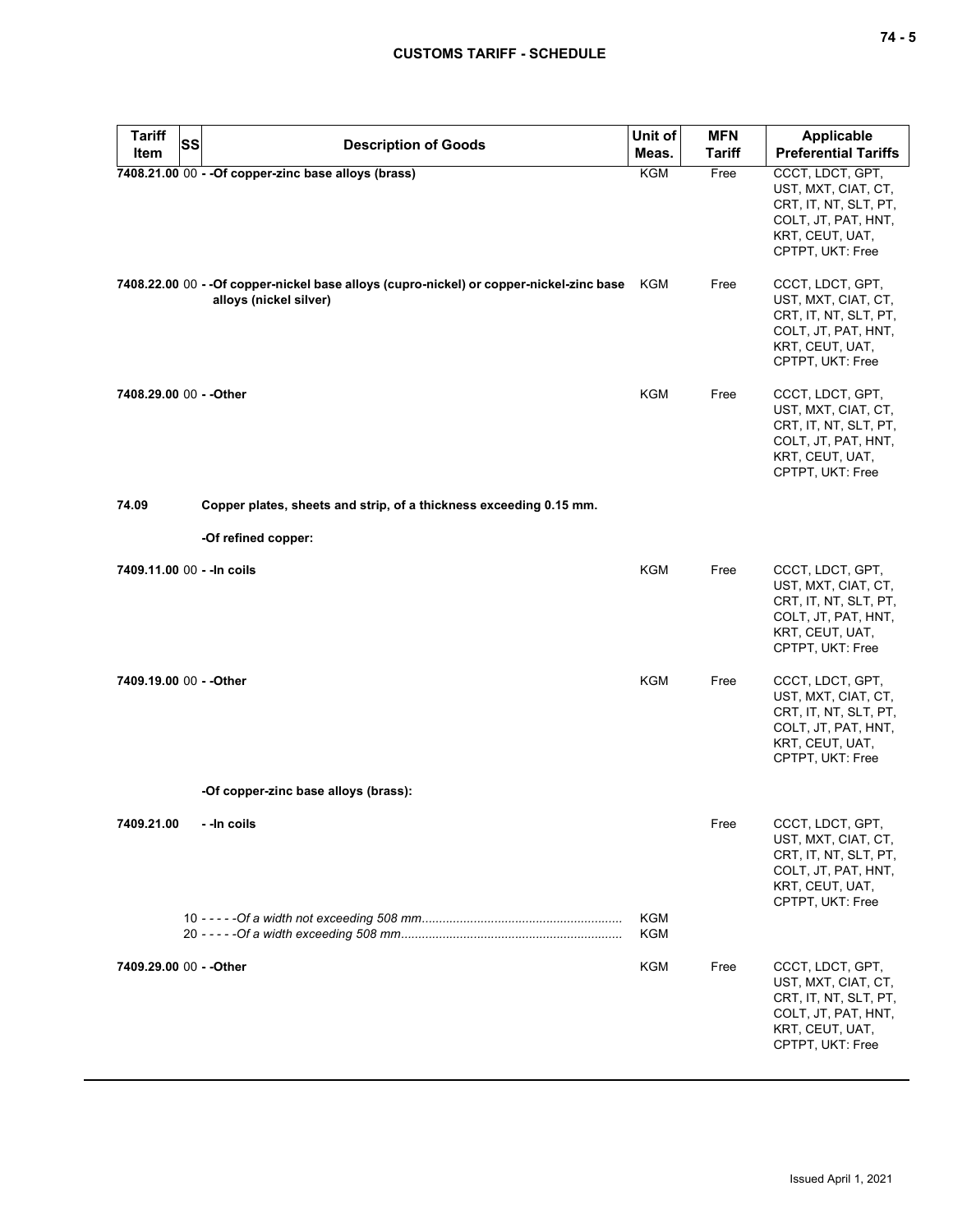| <b>Tariff</b><br>Item   | <b>SS</b> | <b>Description of Goods</b>                                                                                                                                                       | Unit of<br>Meas. | <b>MFN</b><br><b>Tariff</b> | Applicable<br><b>Preferential Tariffs</b>                                                                                      |
|-------------------------|-----------|-----------------------------------------------------------------------------------------------------------------------------------------------------------------------------------|------------------|-----------------------------|--------------------------------------------------------------------------------------------------------------------------------|
|                         |           | -Of copper-tin base alloys (bronze):                                                                                                                                              |                  |                             |                                                                                                                                |
|                         |           | 7409.31.00 00 - - In coils                                                                                                                                                        | KGM              | Free                        | CCCT, LDCT, GPT,<br>UST, MXT, CIAT, CT,<br>CRT, IT, NT, SLT, PT,<br>COLT, JT, PAT, HNT,<br>KRT, CEUT, UAT,<br>CPTPT, UKT: Free |
| 7409.39.00 00 - - Other |           |                                                                                                                                                                                   | <b>KGM</b>       | Free                        | CCCT, LDCT, GPT,<br>UST, MXT, CIAT, CT,<br>CRT, IT, NT, SLT, PT,<br>COLT, JT, PAT, HNT,<br>KRT, CEUT, UAT,<br>CPTPT, UKT: Free |
|                         |           | 7409.40.00 00 -Of copper-nickel base alloys (cupro-nickel) or copper-nickel-zinc base<br>alloys (nickel silver)                                                                   | KGM              | Free                        | CCCT, LDCT, GPT,<br>UST, MXT, CIAT, CT,<br>CRT, IT, NT, SLT, PT,<br>COLT, JT, PAT, HNT,<br>KRT, CEUT, UAT,<br>CPTPT, UKT: Free |
|                         |           | 7409.90.00 00 -Of other copper alloys                                                                                                                                             | KGM              | Free                        | CCCT, LDCT, GPT,<br>UST, MXT, CIAT, CT,<br>CRT, IT, NT, SLT, PT,<br>COLT, JT, PAT, HNT,<br>KRT, CEUT, UAT,<br>CPTPT, UKT: Free |
| 74.10                   |           | Copper foil (whether or not printed or backed with paper, paperboard,<br>plastics or similar backing materials), of a thickness (excluding any<br>backing) not exceeding 0.15 mm. |                  |                             |                                                                                                                                |
|                         |           | -Not backed:                                                                                                                                                                      |                  |                             |                                                                                                                                |
|                         |           | 7410.11.00 00 - - Of refined copper                                                                                                                                               | KGM              | Free                        | CCCT, LDCT, GPT,<br>UST, MXT, CIAT, CT,<br>CRT, IT, NT, SLT, PT,<br>COLT, JT, PAT, HNT,<br>KRT, CEUT, UAT,<br>CPTPT, UKT: Free |
|                         |           | 7410.12.00 00 - - Of copper alloys                                                                                                                                                | <b>KGM</b>       | Free                        | CCCT, LDCT, GPT,<br>UST, MXT, CIAT, CT,<br>CRT, IT, NT, SLT, PT,<br>COLT, JT, PAT, HNT,<br>KRT, CEUT, UAT,<br>CPTPT, UKT: Free |

**-Backed:**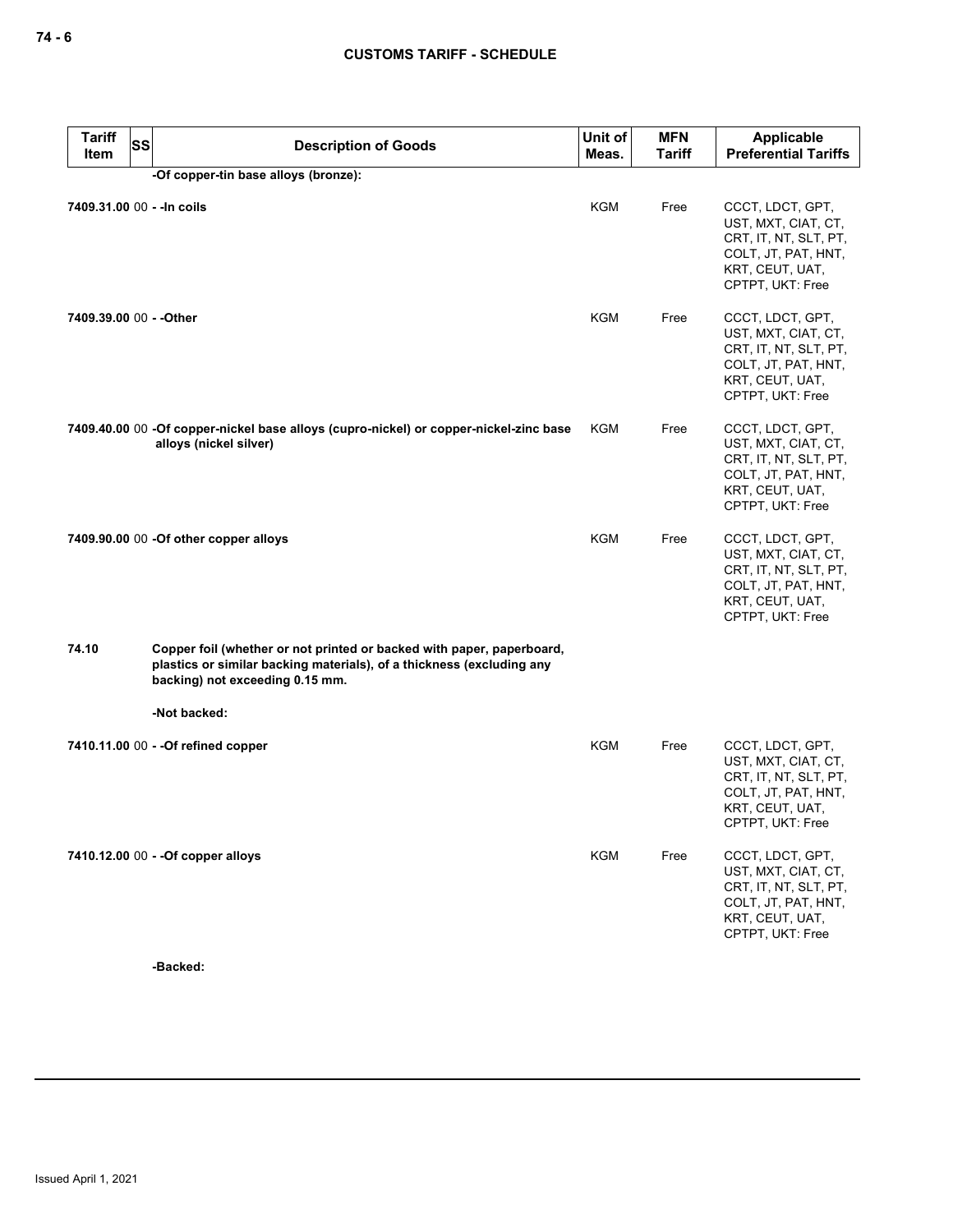| <b>Tariff</b><br><b>SS</b><br>Item | <b>Description of Goods</b>                                                                                           | Unit of<br>Meas.         | <b>MFN</b><br>Tariff | Applicable<br><b>Preferential Tariffs</b>                                                                                      |
|------------------------------------|-----------------------------------------------------------------------------------------------------------------------|--------------------------|----------------------|--------------------------------------------------------------------------------------------------------------------------------|
| 7410.21.00                         | - - Of refined copper                                                                                                 | KGM<br>KGM               | Free                 | CCCT, LDCT, GPT,<br>UST, MXT, CIAT, CT,<br>CRT, IT, NT, SLT, PT,<br>COLT, JT, PAT, HNT,<br>KRT, CEUT, UAT,<br>CPTPT, UKT: Free |
|                                    | 7410.22.00 00 - - Of copper alloys                                                                                    | KGM                      | Free                 | CCCT, LDCT, GPT,<br>UST, MXT, CIAT, CT,<br>CRT, IT, NT, SLT, PT,<br>COLT, JT, PAT, HNT,<br>KRT, CEUT, UAT,<br>CPTPT, UKT: Free |
| 74.11                              | Copper tubes and pipes.                                                                                               |                          |                      |                                                                                                                                |
| 7411.10.00                         | -Of refined copper                                                                                                    |                          | Free                 | CCCT, LDCT, GPT,<br>UST, MXT, CIAT, CT,<br>CRT, IT, NT, SLT, PT,<br>COLT, JT, PAT, HNT,<br>KRT, CEUT, UAT,<br>CPTPT, UKT: Free |
|                                    | 20 - - - - - For refrigeration or air conditioning (ACR), unworked<br>-----Other, unworked:                           | KGM<br>KGM               |                      |                                                                                                                                |
|                                    |                                                                                                                       | <b>KGM</b><br>KGM<br>KGM |                      |                                                                                                                                |
|                                    | -Of copper alloys:                                                                                                    |                          |                      |                                                                                                                                |
|                                    | 7411.21.00 00 - - Of copper-zinc base alloys (brass)                                                                  | KGM                      | Free                 | CCCT, LDCT, GPT,<br>UST, MXT, CIAT, CT,<br>CRT, IT, NT, SLT, PT,<br>COLT, JT, PAT, HNT,<br>KRT, CEUT, UAT,<br>CPTPT, UKT: Free |
|                                    | 7411.22.00 00 - -Of copper-nickel base alloys (cupro-nickel) or copper-nickel-zinc base KGM<br>alloys (nickel silver) |                          | Free                 | CCCT, LDCT, GPT,<br>UST, MXT, CIAT, CT,<br>CRT, IT, NT, SLT, PT,<br>COLT, JT, PAT, HNT,<br>KRT, CEUT, UAT,<br>CPTPT, UKT: Free |
| 7411.29.00 00 - - Other            |                                                                                                                       | KGM                      | Free                 | CCCT, LDCT, GPT,<br>UST, MXT, CIAT, CT,<br>CRT, IT, NT, SLT, PT,<br>COLT, JT, PAT, HNT,<br>KRT, CEUT, UAT,<br>CPTPT, UKT: Free |

**74.12 Copper tube or pipe fittings (for example, couplings, elbows, sleeves).**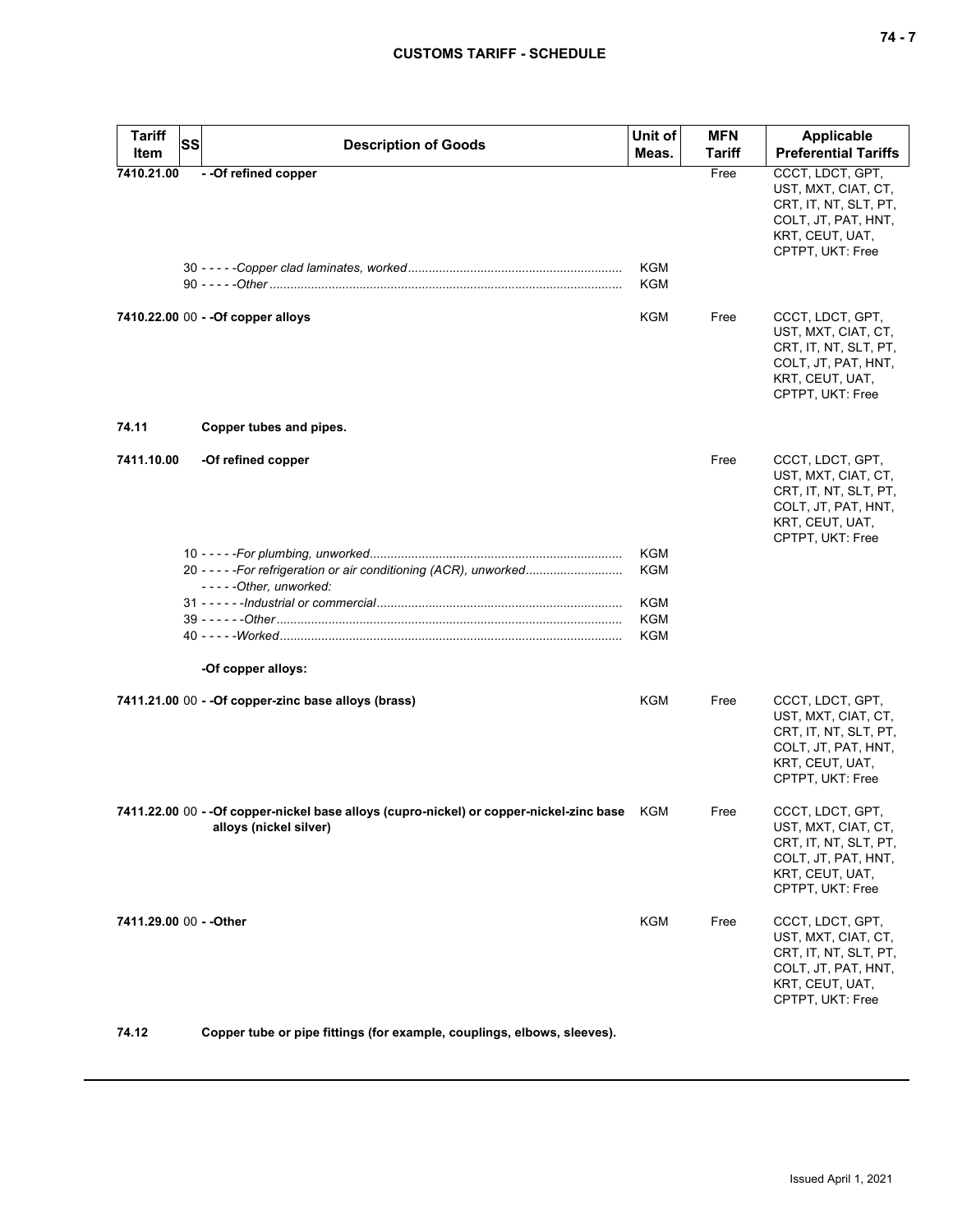| <b>Tariff</b> | <b>SS</b> | <b>Description of Goods</b>                                                                                                                                                                                                                                                                    | Unit of                         | <b>MFN</b> | Applicable                                                                                                                     |
|---------------|-----------|------------------------------------------------------------------------------------------------------------------------------------------------------------------------------------------------------------------------------------------------------------------------------------------------|---------------------------------|------------|--------------------------------------------------------------------------------------------------------------------------------|
| Item          |           |                                                                                                                                                                                                                                                                                                | Meas.                           | Tariff     | <b>Preferential Tariffs</b>                                                                                                    |
| 7412.10.00    |           | -Of refined copper<br>$---$ Pressure type:                                                                                                                                                                                                                                                     |                                 | Free       | CCCT, LDCT, GPT,<br>UST, MXT, CIAT, CT,<br>CRT, IT, NT, SLT, PT,<br>COLT, JT, PAT, HNT,<br>KRT, CEUT, UAT,<br>CPTPT, UKT: Free |
|               |           |                                                                                                                                                                                                                                                                                                | <b>KGM</b><br>KGM<br><b>KGM</b> |            |                                                                                                                                |
| 7412.20.00    |           | -Of copper alloys                                                                                                                                                                                                                                                                              |                                 | Free       | CCCT, LDCT, GPT,<br>UST, MXT, CIAT, CT,<br>CRT, IT, NT, SLT, PT,<br>COLT, JT, PAT, HNT,<br>KRT, CEUT, UAT,<br>CPTPT, UKT: Free |
|               |           | $---$ Pressure type:                                                                                                                                                                                                                                                                           |                                 |            |                                                                                                                                |
|               |           |                                                                                                                                                                                                                                                                                                | KGM                             |            |                                                                                                                                |
|               |           |                                                                                                                                                                                                                                                                                                | KGM                             |            |                                                                                                                                |
|               |           |                                                                                                                                                                                                                                                                                                | <b>KGM</b>                      |            |                                                                                                                                |
|               |           |                                                                                                                                                                                                                                                                                                | KGM                             |            |                                                                                                                                |
| 7413.00.00    |           | Stranded wire, cables, plaited bands and the like, of copper, not<br>electrically insulated.                                                                                                                                                                                                   |                                 | Free       | CCCT, LDCT, GPT,<br>UST, MXT, CIAT, CT,<br>CRT, IT, NT, SLT, PT,<br>COLT, JT, PAT, HNT,<br>KRT, CEUT, UAT,<br>CPTPT, UKT: Free |
|               |           |                                                                                                                                                                                                                                                                                                | KGM                             |            |                                                                                                                                |
|               |           |                                                                                                                                                                                                                                                                                                | KGM                             |            |                                                                                                                                |
|               |           |                                                                                                                                                                                                                                                                                                | KGM                             |            |                                                                                                                                |
| 74.15         |           | Nails, tacks, drawing pins, staples (other than those of heading 83.05)<br>and similar articles, of copper or of iron or steel with heads of copper;<br>screws, bolts, nuts, screw hooks, rivets, cotters, cotter-pins, washers<br>(including spring washers) and similar articles, of copper. |                                 |            |                                                                                                                                |
|               |           | 7415.10.00 00 -Nails and tacks, drawing pins, staples and similar articles                                                                                                                                                                                                                     | KGM                             | Free       | CCCT, LDCT, GPT,<br>UST, MXT, CIAT, CT,<br>CRT, IT, NT, SLT, PT,<br>COLT, JT, PAT, HNT,<br>KRT, CEUT, UAT,<br>CPTPT, UKT: Free |
|               |           | -Other articles, not threaded:                                                                                                                                                                                                                                                                 |                                 |            |                                                                                                                                |
|               |           | 7415.21.00 00 - - Washers (including spring washers)                                                                                                                                                                                                                                           | KGM                             | Free       | CCCT, LDCT, GPT,<br>UST, MXT, CIAT, CT,<br>CRT, IT, NT, SLT, PT,<br>COLT, JT, PAT, HNT,<br>KRT, CEUT, UAT,<br>CPTPT, UKT: Free |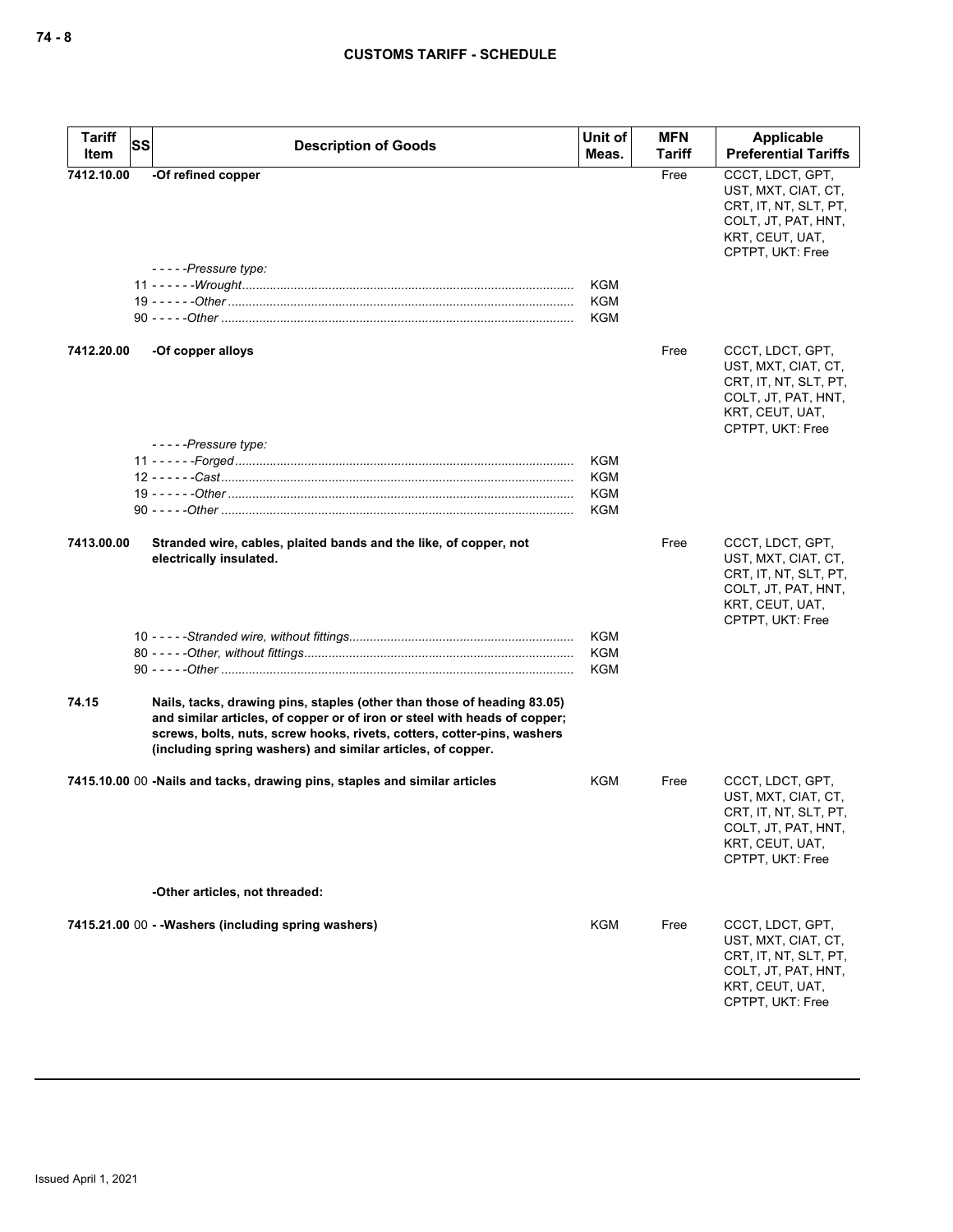| <b>Tariff</b>           | SS<br><b>Description of Goods</b>                                                                                                                                                                       | Unit of | <b>MFN</b>    | <b>Applicable</b>                                                                                                              |
|-------------------------|---------------------------------------------------------------------------------------------------------------------------------------------------------------------------------------------------------|---------|---------------|--------------------------------------------------------------------------------------------------------------------------------|
| Item                    |                                                                                                                                                                                                         | Meas.   | <b>Tariff</b> | <b>Preferential Tariffs</b>                                                                                                    |
| 7415.29.00 00 - - Other | -Other threaded articles:                                                                                                                                                                               | KGM     | Free          | CCCT, LDCT, GPT,<br>UST, MXT, CIAT, CT,<br>CRT, IT, NT, SLT, PT,<br>COLT, JT, PAT, HNT,<br>KRT, CEUT, UAT,<br>CPTPT, UKT: Free |
|                         |                                                                                                                                                                                                         |         |               |                                                                                                                                |
|                         | 7415.33.00 00 - - Screws; bolts and nuts                                                                                                                                                                | KGM     | Free          | CCCT, LDCT, GPT,<br>UST, MXT, CIAT, CT,<br>CRT, IT, NT, SLT, PT,<br>COLT, JT, PAT, HNT,<br>KRT, CEUT, UAT,<br>CPTPT, UKT: Free |
| 7415.39.00 00 - - Other |                                                                                                                                                                                                         | KGM     | Free          | CCCT, LDCT, GPT,<br>UST, MXT, CIAT, CT,<br>CRT, IT, NT, SLT, PT,<br>COLT, JT, PAT, HNT,<br>KRT, CEUT, UAT,<br>CPTPT, UKT: Free |
| 74.18                   | Table, kitchen or other household articles and parts thereof, of copper;<br>pot scourers and scouring or polishing pads, gloves and the like, of<br>copper; sanitary ware and parts thereof, of copper. |         |               |                                                                                                                                |
|                         | 7418.10.00 00 -Table, kitchen or other household articles and parts thereof; pot<br>scourers and scouring or polishing pads, gloves and the like                                                        |         | 3%            | CCCT, LDCT, GPT,<br>UST, MXT, CIAT, CT,<br>CRT, IT, NT, SLT, PT,<br>COLT, JT, PAT, HNT,<br>KRT, CEUT, UAT,<br>CPTPT, UKT: Free |
|                         | 7418.20.00 00 -Sanitary ware and parts thereof                                                                                                                                                          |         | 3%            | CCCT, LDCT, GPT,<br>UST, MXT, CIAT, CT,<br>CRT, IT, NT, SLT, PT,<br>COLT, JT, PAT, HNT,<br>KRT, CEUT, UAT,<br>CPTPT, UKT: Free |
| 74.19                   | Other articles of copper.                                                                                                                                                                               |         |               |                                                                                                                                |
|                         | 7419.10.00 00 - Chain and parts thereof                                                                                                                                                                 | KGM     | 3%            | CCCT, LDCT, GPT,<br>UST, MXT, CIAT, CT,<br>CRT, IT, NT, SLT, PT,<br>COLT, JT, PAT, HNT,<br>KRT, CEUT, UAT,<br>CPTPT, UKT: Free |
|                         | -Other:                                                                                                                                                                                                 |         |               |                                                                                                                                |
| 7419.91                 | - - Cast, moulded, stamped or forged, but not further worked                                                                                                                                            |         |               |                                                                                                                                |